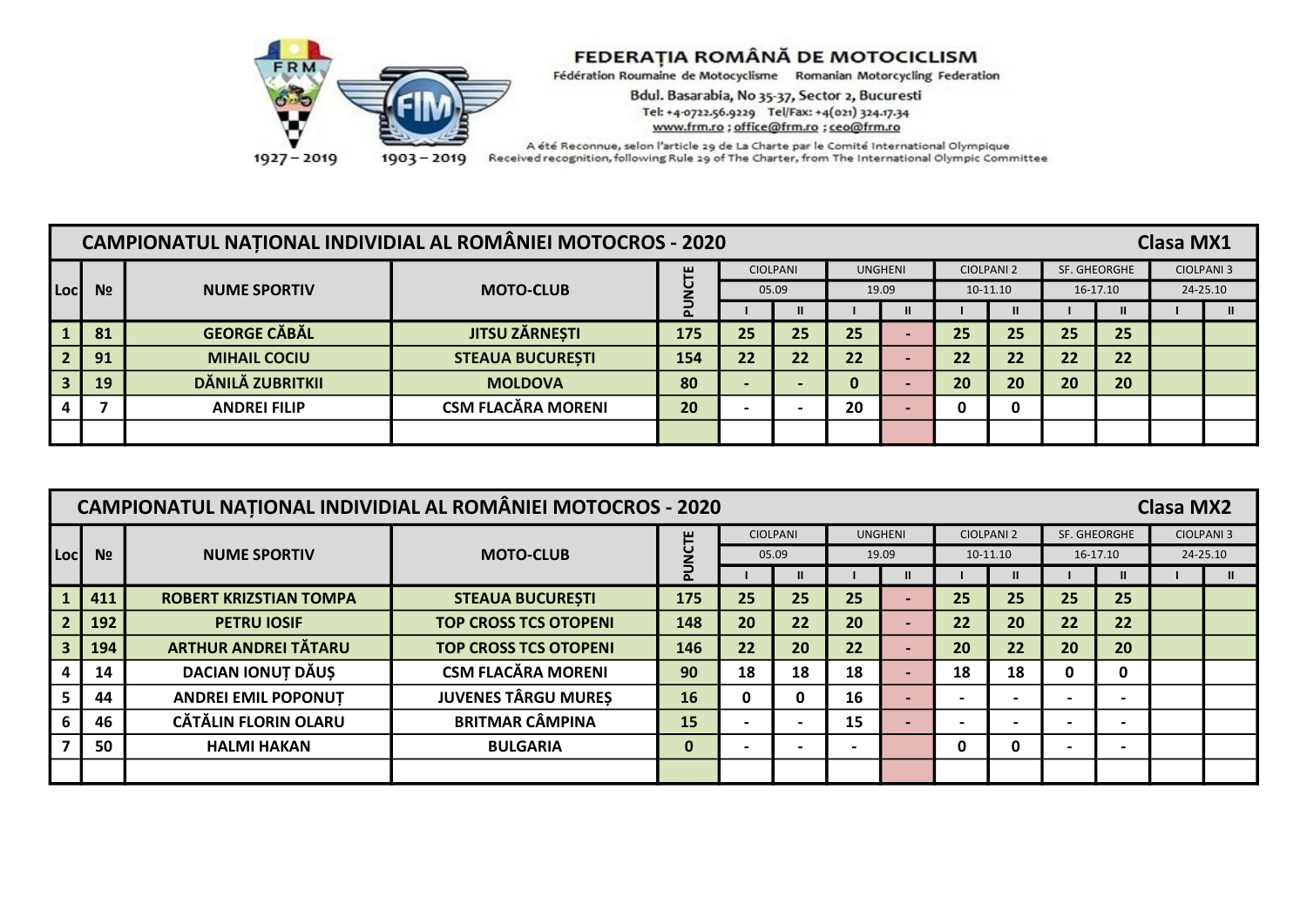

Bdul. Basarabia, No 35-37, Sector 2, Bucuresti Tel: +4-0722.56.9229 Tel/Fax: +4(021) 324.17.34 www.frm.ro ; office@frm.ro ; ceo@frm.ro

|      |                | <b>CAMPIONATUL NATIONAL INDIVIDIAL AL ROMÂNIEI MOTOCROS - 2020</b> |                                 |       |                |                              |    |                          |    |                   |                          | <b>Clasa MX2 JUNIOR</b>  |          |                   |
|------|----------------|--------------------------------------------------------------------|---------------------------------|-------|----------------|------------------------------|----|--------------------------|----|-------------------|--------------------------|--------------------------|----------|-------------------|
|      |                |                                                                    |                                 |       |                | <b>CIOLPANI</b>              |    | <b>UNGHENI</b>           |    | <b>CIOLPANI 2</b> |                          | SF. GHEORGHE             |          | <b>CIOLPANI 3</b> |
| Locl | N <sub>2</sub> | <b>NUME SPORTIV</b>                                                | <b>MOTO-CLUB</b>                | UNCTE |                | 05.09                        |    | 19.09                    |    | 10-11.10          |                          | 16-17.10                 | 24-25.10 |                   |
|      |                |                                                                    |                                 |       |                |                              |    |                          |    | $\mathbf{I}$      |                          |                          |          |                   |
|      | 476            | <b>MARIUS ACHIM POPOVICI</b>                                       | <b>TOP CROSS TCS OTOPENI</b>    | 164   | 25             | 25                           | 25 | $\overline{\phantom{0}}$ | 20 | 22                | 25                       | 22                       |          |                   |
|      | 936            | <b>KOPPANY EROSS</b>                                               | <b>TOP CROSS TCS OTOPENI</b>    | 163   | 22             | 22                           | 22 | $\overline{\phantom{0}}$ | 25 | 25                | 22                       | 25                       |          |                   |
|      | 122            | <b>MIHAIL GOLOVICICHIN</b>                                         | <b>MOLDOVA</b>                  | 132   | 20             | 20                           | 20 | $\blacksquare$           | 14 | 18                | 20                       | 20                       |          |                   |
|      | 4              | DENNIS ȘTEFAN HĂBEANU                                              | <b>TOP CROSS TCS OTOPENI</b>    | 132   | 18             | 18                           | 18 | $\overline{\phantom{0}}$ | 22 | 20                | 18                       | 18                       |          |                   |
|      | 164            | <b>MIHAI ROMAN DINE</b>                                            | <b>TOP CROSS TCS OTOPENI</b>    | 104   | 15             | 15                           | 15 | $\blacksquare$           | 15 | 14                | 14                       | 16                       |          |                   |
|      | 58             | <b>ALIN JOAN PANDELE</b>                                           | <b>LIDO CÂMPINA</b>             | 97    | 14             | 13                           | 14 | $\overline{\phantom{0}}$ | 13 | 13                | 15                       | 15                       |          |                   |
|      | 22             | <b>DAN GUNTHER VOICULESCU</b>                                      | <b>TOP CROSS TCS OTOPENI</b>    | 93    | 16             | 16                           |    | $\overline{\phantom{0}}$ | 16 | 15                | 16                       | 14                       |          |                   |
|      | 12             | <b>DAVID ALEXANDRU DOBRA</b>                                       | <b>TOP CROSS TCS OTOPENI</b>    | 51    | 13             | 14                           |    | $\overline{\phantom{0}}$ | 12 | 12                | $\overline{\phantom{0}}$ | $\overline{\phantom{0}}$ |          |                   |
|      | 155            | <b>MAXIM BOSCOV</b>                                                | <b>MOLDOVA</b>                  | 34    | $\blacksquare$ | $\qquad \qquad \blacksquare$ |    | $\blacksquare$           | 18 | 16                | $\overline{\phantom{0}}$ | $\blacksquare$           |          |                   |
| 10   | 20             | <b>PAUL EMILIAN PAPUC</b>                                          | <b>MOTOR TEHNIC TÂRGU MURES</b> | 16    |                | $\overline{\phantom{0}}$     | 16 | $\overline{\phantom{0}}$ |    |                   | $\blacksquare$           | $\overline{\phantom{0}}$ |          |                   |
|      |                |                                                                    |                                 |       |                |                              |    |                          |    |                   |                          |                          |          |                   |

|     |                |                              | <b>CAMPIONATUL NATIONAL INDIVIDIAL AL ROMÂNIEI MOTOCROS - 2020</b> |                         |    |                 |    |                |                          |                   |                          |                              | Clasa 300cc 2T |                   |
|-----|----------------|------------------------------|--------------------------------------------------------------------|-------------------------|----|-----------------|----|----------------|--------------------------|-------------------|--------------------------|------------------------------|----------------|-------------------|
|     |                |                              |                                                                    | ш                       |    | <b>CIOLPANI</b> |    | <b>UNGHENI</b> |                          | <b>CIOLPANI 2</b> |                          | SF. GHEORGHE                 |                | <b>CIOLPANI 3</b> |
| Loc | N <sub>2</sub> | <b>NUME SPORTIV</b>          | <b>MOTO-CLUB</b>                                                   | u                       |    | 05.09           |    | 19.09          |                          | $10-11.10$        |                          | $16-17.10$                   |                | 24-25.10          |
|     |                |                              |                                                                    | $\overline{\mathbf{a}}$ |    |                 |    |                |                          | $\mathbf{u}$      |                          | ш                            |                | Ш.                |
|     | 15             | <b>CĂTĂLIN IONUȚ MARIN</b>   | <b>BRITMAR CÂMPINA</b>                                             | 150                     | 25 | 25              |    |                | 25                       | 25                | 25                       | 25                           |                |                   |
|     | 121            | <b>VALENTIN ARDELEAN</b>     | <b>MOTO EXTREM LUGOJ</b>                                           | 44                      |    | $\blacksquare$  |    |                | 22                       | 22                | $\overline{\phantom{0}}$ | $\overline{\phantom{0}}$     |                |                   |
|     | 797            | <b>ISTVAN BALAZS</b>         | <b>STEAUA BUCURESTI</b>                                            | 25                      |    | $\blacksquare$  | 25 |                | $\overline{\phantom{0}}$ |                   | $\overline{\phantom{0}}$ | $\blacksquare$               |                |                   |
|     | 28             | <b>CLAUDIU ANDREI COSTIN</b> | <b>MASTER BIKE CLUJ</b>                                            | 22                      |    | $\blacksquare$  | 22 |                | $\overline{\phantom{0}}$ |                   |                          | $\overline{\phantom{0}}$     |                |                   |
|     | 172            | <b>ZSOLT JR. VARGA</b>       | <b>GO RACING BUCURESTI</b>                                         | $\bf{0}$                |    | $\blacksquare$  | 0  |                |                          |                   |                          | $\qquad \qquad \blacksquare$ |                |                   |
|     |                |                              |                                                                    |                         |    |                 |    |                |                          |                   |                          |                              |                |                   |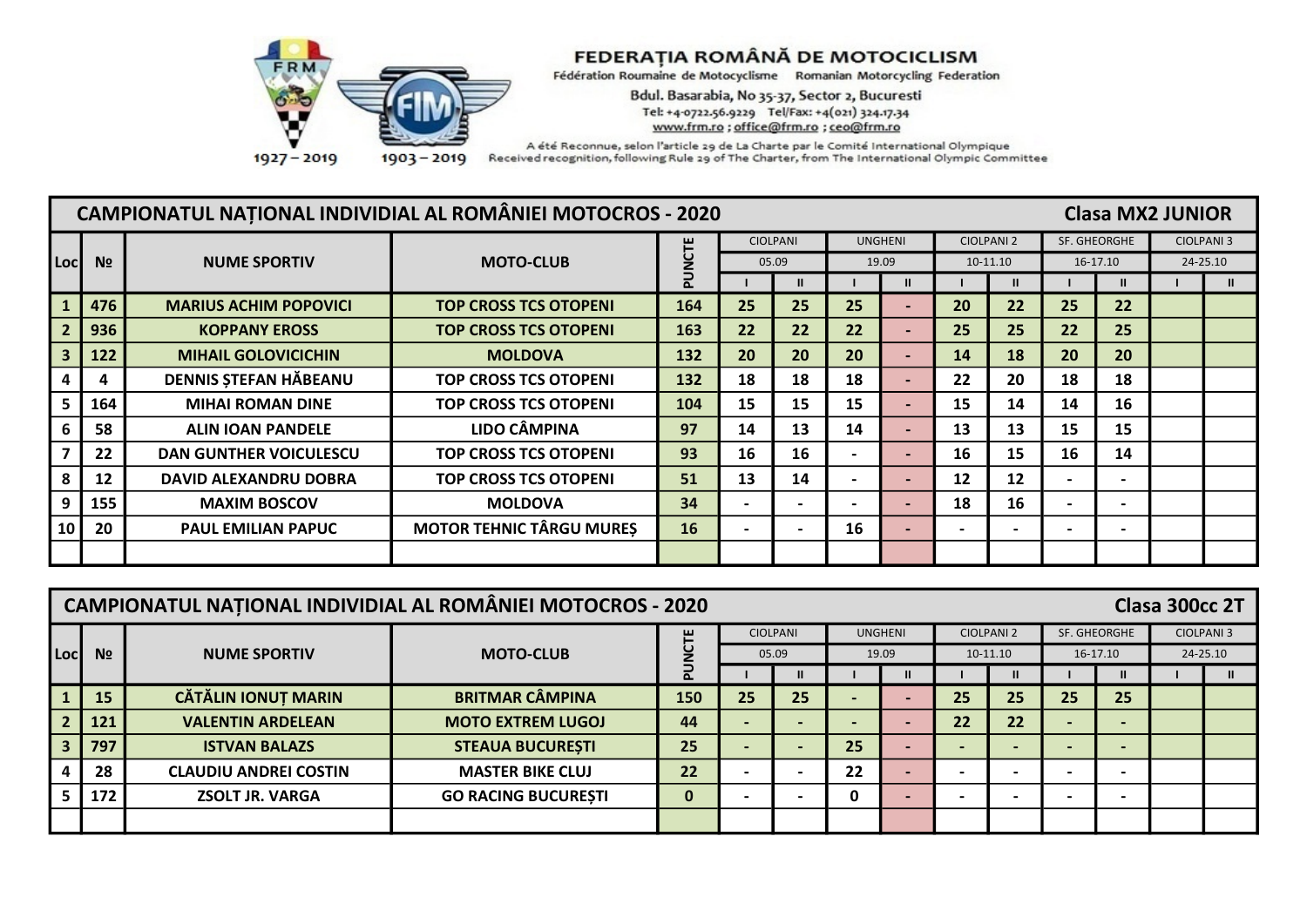

Bdul. Basarabia, No 35-37, Sector 2, Bucuresti Tel: +4-0722.56.9229 Tel/Fax: +4(021) 324.17.34 www.frm.ro ; office@frm.ro ; ceo@frm.ro

|      |                | CAMPIONATUL NAȚIONAL INDIVIDIAL AL ROMÂNIEI MOTOCROS - 2020 |                            |             |    |                          |    |                          |                          |                   |                          | <b>Clasa VETERAN 1</b>   |                   |
|------|----------------|-------------------------------------------------------------|----------------------------|-------------|----|--------------------------|----|--------------------------|--------------------------|-------------------|--------------------------|--------------------------|-------------------|
|      |                |                                                             |                            |             |    | <b>CIOLPANI</b>          |    | <b>UNGHENI</b>           |                          | <b>CIOLPANI 2</b> |                          | SF. GHEORGHE             | <b>CIOLPANI 3</b> |
| Locl | N <sub>2</sub> | <b>NUME SPORTIV</b>                                         | <b>MOTO-CLUB</b>           | <b>NCTE</b> |    | 05.09                    |    | 19.09                    |                          | 10-11.10          |                          | 16-17.10                 | 24-25.10          |
|      |                |                                                             |                            |             |    | Ш                        |    | $\mathbf{I}$             |                          |                   |                          | $\mathbf{u}$             | $\mathbf{u}$      |
|      | 78             | <b>IONUT MARIUS COJANU</b>                                  | <b>JUVENES TÂRGU MURES</b> | 172         | 25 | 25                       | 22 |                          | 25                       | 25                | 25                       | 25                       |                   |
|      | 88             | <b>PETER GAGYI</b>                                          | <b>MASTER BIKE CLUJ</b>    | 157         | 22 | 22                       | 25 |                          | 22                       | 22                | 22                       | 22                       |                   |
|      | 84             | <b>SEBASTIAN STRECHIOIU</b>                                 | LIDO CÂMPINA               | 122         | 18 | 18                       | 18 | $\overline{\phantom{0}}$ | 14                       | <b>16</b>         | 18                       | 20                       |                   |
|      | 71             | <b>MARCEL ROMEO VISOIU</b>                                  | <b>LIDO CÂMPINA</b>        | 117         | 16 | 16                       | 16 | $\overline{\phantom{0}}$ | 16                       | 15                | 20                       | 18                       |                   |
|      | 76             | <b>ALEXANDRU OPRESCU</b>                                    | LIDO CÂMPINA               | 105         | 15 | 14                       | 15 | $\overline{\phantom{0}}$ | 15                       | 14                | 16                       | 16                       |                   |
|      | 99             | <b>ZOLTAN FAZAKAS</b>                                       | <b>STEAUA BUCURESTI</b>    | 98          | 20 | 20                       | 20 |                          | 18                       | 20                | 0                        | 0                        |                   |
|      | 81             | <b>VASIL STOYANOV</b>                                       | <b>BULGARIA</b>            | 38          |    | $\overline{\phantom{0}}$ |    | $\overline{\phantom{0}}$ | 20                       | 18                | $\overline{\phantom{0}}$ | $\overline{\phantom{0}}$ |                   |
|      | 89             | <b>ANDREA LELLI</b>                                         | <b>MOTO EXTREM LUGOJ</b>   | 29          | 14 | 15                       |    | $\overline{\phantom{0}}$ | $\overline{\phantom{0}}$ |                   |                          | $\overline{\phantom{0}}$ |                   |
|      | 73             | <b>SANDOR MOLNAR</b>                                        | <b>JUVENES TÂRGU MURES</b> | 0           | 0  | 0                        |    | $\overline{\phantom{0}}$ | $\overline{\phantom{0}}$ |                   | $\overline{\phantom{0}}$ | $\overline{\phantom{0}}$ |                   |
|      |                |                                                             |                            |             |    |                          |    |                          |                          |                   |                          |                          |                   |

|      |                |                                | <b>CAMPIONATUL NAȚIONAL INDIVIDIAL AL ROMÂNIEI MOTOCROS - 2020</b> |     |                   |                          |                |                          |                          |                   |              | <b>Clasa VETERAN 2</b>   |          |                   |
|------|----------------|--------------------------------|--------------------------------------------------------------------|-----|-------------------|--------------------------|----------------|--------------------------|--------------------------|-------------------|--------------|--------------------------|----------|-------------------|
|      |                |                                |                                                                    | Ë   |                   | <b>CIOLPANI</b>          | <b>UNGHENI</b> |                          |                          | <b>CIOLPANI 2</b> | SF. GHEORGHE |                          |          | <b>CIOLPANI 3</b> |
| Locl | N <sub>2</sub> | <b>NUME SPORTIV</b>            | <b>MOTO-CLUB</b>                                                   |     |                   | 05.09                    |                | 19.09                    |                          | 10-11.10          |              | 16-17.10                 | 24-25.10 |                   |
|      |                |                                |                                                                    |     |                   |                          |                | $\mathbf{II}$            |                          |                   |              |                          |          | $\mathbf{u}$      |
|      | 66             | <b>CIPRIAN GABRIEL POPESCU</b> | <b>DUAL RACING TEAM BUCURESTI</b>                                  | 172 | 25                | 25                       | 25             |                          | 22                       | 25                | 25           | 25                       |          |                   |
|      | 63             | <b>MIHĂIȚĂ STOEANOVICI</b>     | <b>SMART BRASOV</b>                                                | 144 | $22 \overline{ }$ | 22                       | 22             |                          | 14                       | 20                | 22           | 22                       |          |                   |
|      | 69             | <b>DANIEL NAGY</b>             | <b>MOTOR TEHNIC TÂRGU MURES</b>                                    | 135 | 20                | 20                       | 20             |                          | 20                       | 15                | 20           | 20                       |          |                   |
|      | 92             | <b>GABRIEL POMANĂ</b>          | <b>TOP CROSS TCS OTOPENI</b>                                       | 96  | 18                | 18                       | 15             |                          | 15                       | 14                | 16           |                          |          |                   |
|      | 60             | <b>ALEXANDRU ENCEANU</b>       | <b>SMART BRAŞOV</b>                                                | 84  |                   | $\overline{\phantom{0}}$ | 16             | $\overline{\phantom{0}}$ | 16                       | 16                | 18           | 18                       |          |                   |
|      | 433            | <b>HRISTO HRISTOV</b>          | <b>BULGARIA</b>                                                    | 47  |                   | $\overline{\phantom{0}}$ |                | $\overline{\phantom{0}}$ | 25                       | 22                |              | $\overline{\phantom{a}}$ |          |                   |
|      | 61             | <b>MIHAI PASCU</b>             | <b>CSM FLACĂRA MORENI</b>                                          | 36  |                   | $\overline{\phantom{0}}$ | $\mathbf{0}$   |                          | 18                       | 18                |              | $\overline{\phantom{0}}$ |          |                   |
|      | 70             | ALEXANDRU SEBASTIAN VLAD       | <b>SMART BRASOV</b>                                                | 32  | 16                | 16                       |                | $\overline{\phantom{0}}$ | $\overline{\phantom{0}}$ |                   |              | $\overline{\phantom{0}}$ |          |                   |
|      | 64             | <b>GUSTAV ROBERT MIRCEA</b>    | <b>JUVENES TÂRGU MURES</b>                                         | 18  |                   | $\overline{\phantom{0}}$ | 18             |                          | $\overline{\phantom{0}}$ |                   |              | $\overline{\phantom{0}}$ |          |                   |
|      |                |                                |                                                                    |     |                   |                          |                |                          |                          |                   |              |                          |          |                   |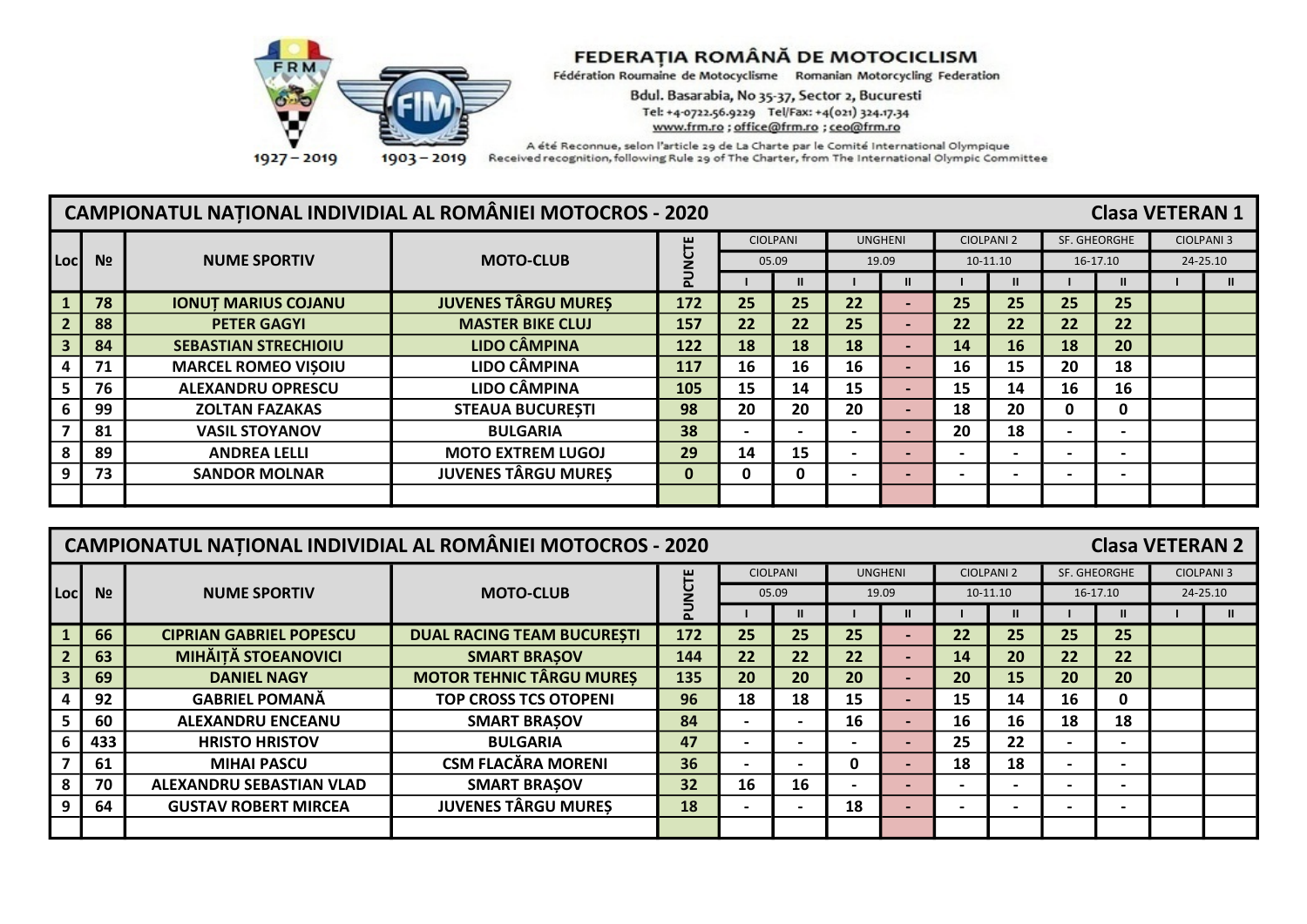

Bdul. Basarabia, No 35-37, Sector 2, Bucuresti Tel: +4-0722.56.9229 Tel/Fax: +4(021) 324.17.34 www.frm.ro ; office@frm.ro ; ceo@frm.ro

|                |                |                                   | <b>CAMPIONATUL NATIONAL INDIVIDIAL AL ROMÂNIEI MOTOCROS - 2020</b> |       |                          |                          |                |                 |                |                   |              |          | Clasa 85cc        |               |
|----------------|----------------|-----------------------------------|--------------------------------------------------------------------|-------|--------------------------|--------------------------|----------------|-----------------|----------------|-------------------|--------------|----------|-------------------|---------------|
|                |                |                                   |                                                                    |       |                          | <b>CIOLPANI</b>          | <b>UNGHENI</b> |                 |                | <b>CIOLPANI 2</b> | SF. GHEORGHE |          | <b>CIOLPANI 3</b> |               |
| <b>Loci</b>    | N <sub>2</sub> | <b>NUME SPORTIV</b>               | <b>MOTO-CLUB</b>                                                   | UNCTE | 05.09                    |                          | 19.09          |                 |                | 10-11.10          |              | 16-17.10 | 24-25.10          |               |
|                |                |                                   |                                                                    |       |                          | $\mathbf{u}$             |                | $\mathbf{II}$   |                | ш                 |              |          |                   | $\mathbf{II}$ |
| $\mathbf{1}$   | 11             | <b>ZOLTAN ORDOG</b>               | <b>TOP CROSS TCS OTOPENI</b>                                       | 200   | 25                       | 25                       | 25             | 25              | 25             | 25                | 25           | 25       |                   |               |
| $\overline{2}$ | 33             | <b>VICTOR RUSU</b>                | <b>TOP CROSS TCS OTOPENI</b>                                       | 164   | 20                       | 22                       | 22             | 22              | 18             | 20                | 20           | 20       |                   |               |
| 3              | 221            | <b>IOAN CHIUJDEA</b>              | <b>TOP CROSS TCS OTOPENI</b>                                       | 154   | 22                       | 20                       | 18             | 20 <sub>2</sub> | 20             | 18                | 18           | 18       |                   |               |
|                | 85             | <b>MIHNEA ANDREI BANU</b>         | <b>TOP CROSS TCS OTOPENI</b>                                       | 134   | 18                       | 18                       | 20             | 16              | 16             | 16                | 15           | 15       |                   |               |
| 5              | 281            | <b>VLAD DANIEL URLUESCU</b>       | <b>TOP CROSS TCS OTOPENI</b>                                       | 107   | 16                       | 16                       | 10             | 18              | 0              | 15                | 16           | 16       |                   |               |
| 6              | 659            | <b>DAVID ILIE CHIVU</b>           | <b>MOTO EXTREM LUGOJ</b>                                           | 105   | 12                       | $12 \overline{ }$        | 16             | 12              | 14             | 13                | 13           | 13       |                   |               |
|                | 69             | <b>KALOYAN YORDANOV STOYANOV</b>  | <b>TOP CROSS TCS OTOPENI</b>                                       | 104   | 13                       | 13                       | 12             | 9               | 15             | 14                | 14           | 14       |                   |               |
| 8              | 144            | NICHITA NOVOIDARSCHII             | <b>MOLDOVA</b>                                                     | 88    |                          |                          |                |                 | 22             | 22                | 22           | 22       |                   |               |
| 9              | 283            | <b>ALBERT GEORGE MOVILEANU</b>    | <b>JITSU ZĂRNEȘTI</b>                                              | 72    | 11                       | 11                       | 15             | 13              | $\blacksquare$ |                   | 12           | 10       |                   |               |
| 10             | 46             | <b>DENIS ALEXANDRU MARTINESCU</b> | <b>TOP CROSS TCS OTOPENI</b>                                       | 71    | 10                       | 10                       | 9              | 10              | 0              | 11                | 10           | 11       |                   |               |
| 11             | 333            | <b>MATTEO MIHAI GHEORGHIU</b>     | <b>TOP CROSS TCS OTOPENI</b>                                       | 70    | $\overline{\phantom{0}}$ | $\overline{\phantom{0}}$ | 11             | 11              | 13             | 12                | 11           | 12       |                   |               |
| 12             | 81             | <b>MARIA GRIGORAS</b>             | <b>TOP CROSS TCS OTOPENI</b>                                       | 58    | 15                       | 15                       | 13             | 15              | 0              | $\mathbf{0}$      |              |          |                   |               |
| 13             | 121            | <b>GHEORGHE VULPE</b>             | <b>MOLDOVA</b>                                                     | 28    | $\overline{\phantom{a}}$ | $\blacksquare$           | 14             | 14              | $\blacksquare$ |                   |              |          |                   |               |
| 14             | 115            | <b>PATRICK STEFAN BUDUI</b>       | <b>TOP CROSS TCS OTOPENI</b>                                       | 24    | 14                       | 14                       |                |                 |                |                   |              |          |                   |               |
| 15             | 5              | <b>CHIRIL SLIVINSCHII</b>         | <b>MOLDOVA</b>                                                     | 16    |                          |                          | 8              | 8               | $\blacksquare$ |                   |              |          |                   |               |
|                |                |                                   |                                                                    |       |                          |                          |                |                 |                |                   |              |          |                   |               |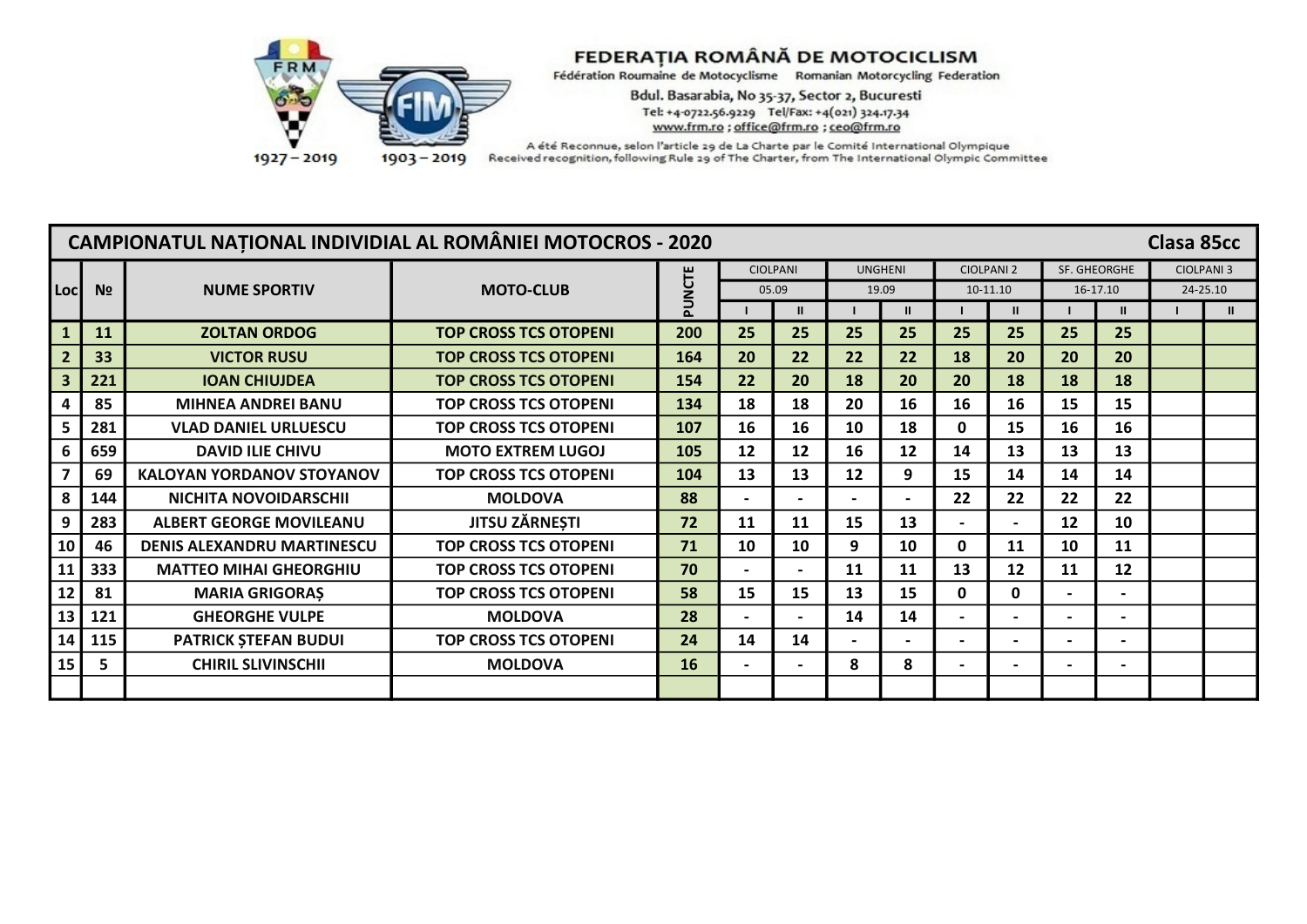

Bdul. Basarabia, No 35-37, Sector 2, Bucuresti Tel: +4-0722.56.9229 Tel/Fax: +4(021) 324.17.34 www.frm.ro ; office@frm.ro ; ceo@frm.ro

|                         |                |                                 | <b>CAMPIONATUL NAȚIONAL INDIVIDIAL AL ROMÂNIEI MOTOCROS - 2020</b> |        |                |                         |                         |                |                |                   |              |                          | Clasa 65cc        |              |
|-------------------------|----------------|---------------------------------|--------------------------------------------------------------------|--------|----------------|-------------------------|-------------------------|----------------|----------------|-------------------|--------------|--------------------------|-------------------|--------------|
|                         |                |                                 |                                                                    |        |                | <b>CIOLPANI</b>         | <b>UNGHENI</b>          |                |                | <b>CIOLPANI 2</b> | SF. GHEORGHE |                          | <b>CIOLPANI 3</b> |              |
| Locl                    | N <sub>2</sub> | <b>NUME SPORTIV</b>             | <b>MOTO-CLUB</b>                                                   | PUNCTE | 05.09          |                         | 19.09                   |                |                | 10-11.10          |              | 16-17.10                 | 24-25.10          |              |
|                         |                |                                 |                                                                    |        |                | Ш                       |                         | $\mathbf{II}$  |                | $\mathbf{H}$      |              | $\mathbf{II}$            |                   | $\mathbf{u}$ |
|                         | 100            | LIVIU JR. JIGMOND               | <b>MOTO EXTREM LUGOJ</b>                                           | 175    | 20             | 25                      | 25                      | 25             | 20             | 20                | 20           | 20                       |                   |              |
| $\overline{2}$          | 210            | <b>SAMI ALEXANDRU DUMITRU</b>   | <b>TOP CROSS TCS OTOPENI</b>                                       | 175    | 25             | 18                      | 22                      | 20             | 25             | 25                | 22           | 18                       |                   |              |
| $\overline{\mathbf{3}}$ | 104            | <b>MARK SZOKE EROSS</b>         | <b>MOTO EXTREM LUGOJ</b>                                           | 165    | 22             | 20                      | 20                      | 22             | 22             | 9                 | 25           | 25                       |                   |              |
| 4                       | 84             | LUCA STEFĂNESCU                 | <b>TOP CROSS TCS OTOPENI</b>                                       | 141    | 18             | 22                      | 11                      | 10             | 18             | 22                | 18           | 22                       |                   |              |
| 5                       | 200            | <b>DANIEL BALTAGA</b>           | <b>STEAUA BUCURESTI</b>                                            | 126    | 16             | 16                      | 18                      | 18             | 14             | 16                | 14           | 14                       |                   |              |
| 6                       | 24             | <b>TUDOR ȘTEFĂNESCU</b>         | <b>TOP CROSS TCS OTOPENI</b>                                       | 117    | 12             | 12                      | 14                      | 14             | 16             | 18                | 15           | 16                       |                   |              |
|                         | 30             | <b>IULIAN CÎRLIG</b>            | <b>MOLDOVA</b>                                                     | 117    | 11             | 15                      | 15                      | 15             | 15             | 15                | 16           | 15                       |                   |              |
| 8                       | 106            | <b>MARK LUCA IOVIȚĂ</b>         | <b>MOTO EXTREM LUGOJ</b>                                           | 106    | 9              | 14                      | 16                      | 16             | 11             | 14                | 13           | 13                       |                   |              |
| 9                       | 58             | <b>HORIA PARASCHIV</b>          | <b>TOP CROSS TCS OTOPENI</b>                                       | 82     | 13             | 13                      | 13                      | 13             | 12             | 8                 | 0            | 10                       |                   |              |
| 10                      | 14             | <b>VALENTIN TEODOR CÎCU</b>     | <b>TOP CROSS TCS OTOPENI</b>                                       | 61     | 14             | 11                      | 12                      | 11             | 13             | $\mathbf 0$       |              |                          |                   |              |
| 11                      | 56             | <b>VICTOR PARASCHIV</b>         | <b>TOP CROSS TCS OTOPENI</b>                                       | 82     | 10             | 6                       | 9                       | 12             | 10             | 13                | 11           | 11                       |                   |              |
| 12                      | 50             | <b>DANIEL MARIAN</b>            | <b>MOLDOVA</b>                                                     | 75     | $\overline{7}$ | $\overline{\mathbf{z}}$ | 8                       | 9              | 9              | 11                | 12           | 12                       |                   |              |
| 13                      | 422            | <b>DANIEL THEODOR PREOTEASA</b> | <b>TOP CROSS TCS OTOPENI</b>                                       | 46     | 5              | 9                       | $\overline{\mathbf{z}}$ | 6              | $\overline{7}$ | 12                |              |                          |                   |              |
| 14                      | 222            | <b>MAYA ELENA COJANU</b>        | <b>TOP CROSS TCS OTOPENI</b>                                       | 61     | 15             | 10                      | 10                      | $\overline{7}$ | $\blacksquare$ |                   | 10           | 9                        |                   |              |
| 15                      | 312            | <b>VINCE BECZE CSILLAG</b>      | <b>STEAUA BUCUREȘTI</b>                                            | 53     | 6              | 8                       | 6                       | 8              | $\mathbf 0$    | 10                | 8            | $\overline{7}$           |                   |              |
| 16                      | 8              | <b>GHEORGHE GUTANU</b>          | <b>MOLDOVA</b>                                                     | 21     | 8              | 5                       |                         | $\sim$         | 8              | $\mathbf 0$       |              | $\overline{\phantom{0}}$ |                   |              |
| 17                      | 28             | RĂZVAN IONUȚ OGRA               | JITSU ZĂRNEȘTI                                                     | 18     | 4              | 4                       | 5                       | 5              |                |                   |              |                          |                   |              |
| 18                      | 120            | <b>CHIRILL SLIVINSCHII</b>      | <b>MOLDOVA</b>                                                     | 17     |                |                         |                         |                |                |                   | 9            | 8                        |                   |              |
| 19                      | 98             | ALEXANDRU SZABO-NEAMȚU          | <b>JUVENES TÂRGU MUREȘ</b>                                         | 12     | $\mathbf{2}$   | $\overline{2}$          | 4                       | 4              | $\blacksquare$ |                   |              |                          |                   |              |
| 20                      | 114            | <b>MARIA ISĂCESCU</b>           | <b>TOP CROSS TCS OTOPENI</b>                                       | 6      | $\mathbf{3}$   | 3                       |                         |                | $\blacksquare$ |                   |              | $\blacksquare$           |                   |              |
|                         |                |                                 |                                                                    |        |                |                         |                         |                |                |                   |              |                          |                   |              |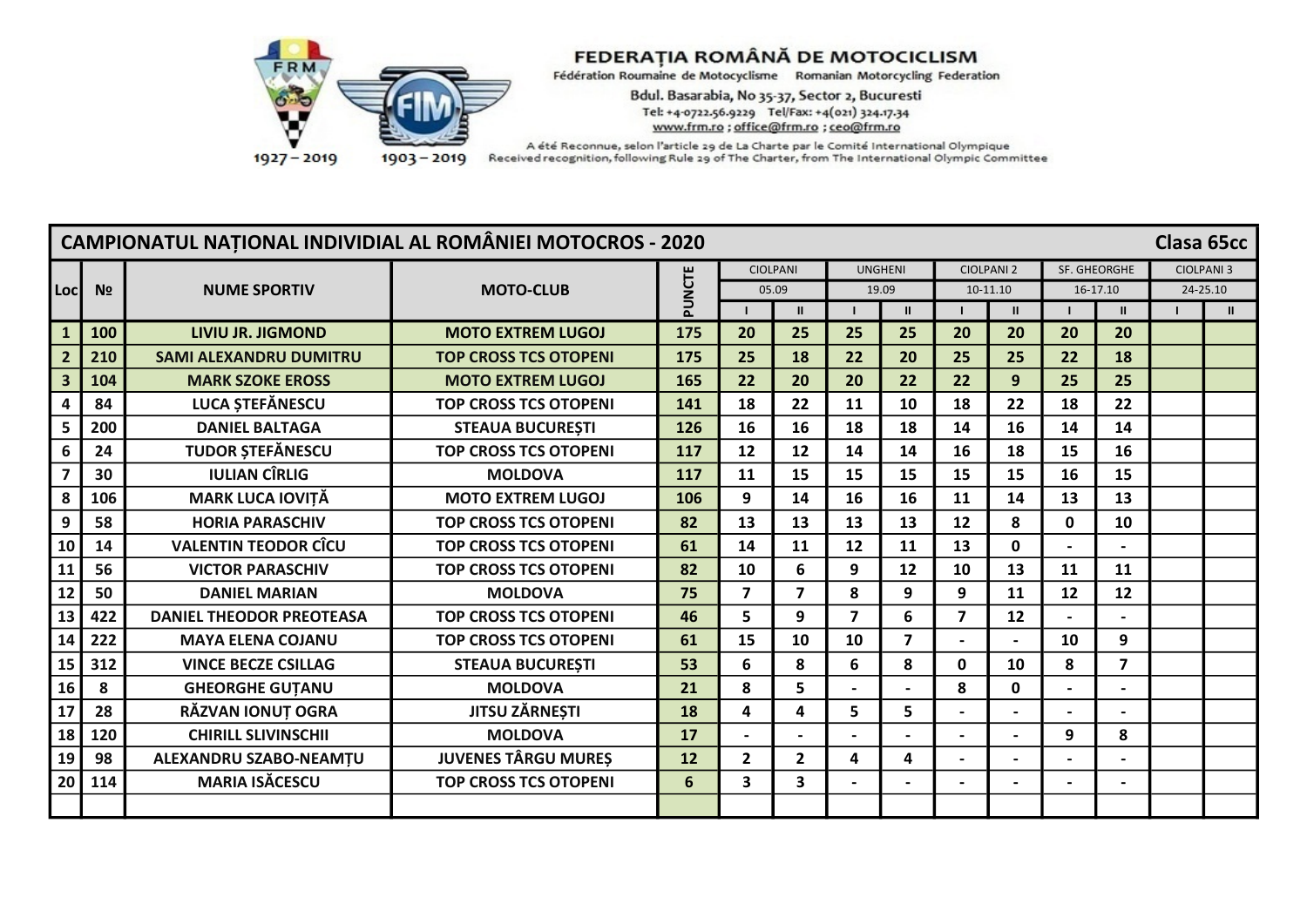

l. Basarabia, No 35-37, Sector 2, Bucuresti l: +4-0722.56.9229 Tel/Fax: +4(021) 324.17.34 www.frm.ro; office@frm.ro; ceo@frm.ro

l'article 29 de La Charte par le Comité International Olympique<br>g Rule 29 of The Charter, from The International Olympic Committee

|      |                |                                | CAMPIONATUL NATIONAL INDIVIDIAL AL ROMÂNIEI MOTOCROS - 2020 |          |    |                          |    |                |    |                   | <b>Clasa 50cc JUNIORI MICI</b> |                          |                   |
|------|----------------|--------------------------------|-------------------------------------------------------------|----------|----|--------------------------|----|----------------|----|-------------------|--------------------------------|--------------------------|-------------------|
|      |                |                                |                                                             | 쁘        |    | <b>CIOLPANI</b>          |    | <b>UNGHENI</b> |    | <b>CIOLPANI 2</b> | SF. GHEORGHE                   |                          | <b>CIOLPANI 3</b> |
| Locl | N <sub>2</sub> | <b>NUME SPORTIV</b>            | <b>MOTO-CLUB</b>                                            |          |    | 05.09                    |    | 19.09          |    | 10-11.10          |                                | 16-17.10                 | 24-25.10          |
|      |                |                                |                                                             | $\Delta$ |    |                          |    |                |    |                   |                                |                          |                   |
|      | <b>10</b>      | <b>DEAN VICTOR IOVITĂ</b>      | <b>MOTO EXTREM LUGOJ</b>                                    | 183      | 25 | 22                       | 25 | 22             | 20 | 22                | 22                             | 25                       |                   |
|      | 40             | <b>ALECSEI MATEI TOADER</b>    | <b>TOP CROSS TCS OTOPENI</b>                                | 178      | 22 | 20                       | 22 | 25             | 22 | 20                | 25                             | 22                       |                   |
|      | 38             | <b>ANDREI EDUARD AVRAM</b>     | <b>TOP CROSS TCS OTOPENI</b>                                | 159      | 20 | 25                       | 20 | 20             | 18 | 16                | 20                             | 20                       |                   |
|      | 112            | <b>VILMOS BECZE CSILLAG</b>    | <b>STEAUA BUCURESTI</b>                                     | 124      | 18 | 18                       | 18 | 18             | 16 | 18                | 18                             |                          |                   |
|      | 78             | <b>ALEXANDRE MICHEL FRANCE</b> | <b>JITSU ZĂRNEȘTI</b>                                       | 64       |    |                          |    |                | 15 | 15                | 16                             | 18                       |                   |
|      | 13             | <b>ARTEMII GÂNGUREAN</b>       | <b>MOLDOVA</b>                                              | 50       |    | $\overline{\phantom{0}}$ |    |                | 25 | 25                |                                | $\overline{\phantom{0}}$ |                   |
|      | 26             | <b>LUCA BRUNO PHULPIN</b>      | <b>JITSU ZÄRNESTI</b>                                       | 28       |    | $\overline{\phantom{0}}$ |    |                | 14 | 14                |                                | $\overline{\phantom{0}}$ |                   |
|      |                |                                |                                                             |          |    |                          |    |                |    |                   |                                |                          |                   |

|                 |                | <b>CAMPIONATUL NATIONAL INDIVIDIAL AL ROMÂNIEI MOTOCROS - 2020</b> |                                 |              |                          |                          |                   |                |                          |                   | <b>Clasa 50cc JUNIORI MARI</b> |                              |                   |
|-----------------|----------------|--------------------------------------------------------------------|---------------------------------|--------------|--------------------------|--------------------------|-------------------|----------------|--------------------------|-------------------|--------------------------------|------------------------------|-------------------|
|                 |                |                                                                    |                                 |              |                          | <b>CIOLPANI</b>          |                   | <b>UNGHENI</b> |                          | <b>CIOLPANI 2</b> |                                | SF. GHEORGHE                 | <b>CIOLPANI 3</b> |
| Locl            | N <sub>2</sub> | <b>NUME SPORTIV</b>                                                | <b>MOTO-CLUB</b>                | <b>UUN</b>   |                          | 05.09                    |                   | 19.09          |                          | 10-11.10          |                                | 16-17.10                     | 24-25.10          |
|                 |                |                                                                    |                                 | Ā            |                          |                          |                   |                |                          |                   |                                |                              | $\mathbf{u}$      |
|                 | 55             | <b>THEODORA IOANA GUMENIUC</b>                                     | <b>TOP CROSS TCS OTOPENI</b>    | 194          | 25                       | 25                       | 22                | 22             | 25                       | 25                | 25                             | 25                           |                   |
|                 | 5              | <b>VLAD STEFAN STOICHITU</b>                                       | <b>JITSU ZĂRNEȘTI</b>           | 167          | 18                       | 15                       | 25                | 25             | 22                       | 18                | 22                             | 22                           |                   |
|                 | 25             | <b>GHEORGHE CIORICI</b>                                            | <b>MOLDOVA</b>                  | 151          | 22                       | 22                       | <b>15</b>         | 16             | 18                       | 22                | 16                             | 20                           |                   |
|                 | 11             | <b>NICOLAS COCIU</b>                                               | <b>STEAUA BUCURESTI</b>         | 147          | 20                       | 20                       | 16                | 18             | 20                       | 20                | 15                             | 18                           |                   |
|                 | 3              | <b>DAVID ANDREI SENCHEA</b>                                        | <b>JITSU ZĂRNEȘTI</b>           | 139          | 16                       | 16                       | 20                | 20             | 16                       | 15                | 20                             | 16                           |                   |
|                 | 111            | <b>TUDOR ANDREI BALABAN</b>                                        | <b>TOP CROSS TCS OTOPENI</b>    | 114          | 14                       | 18                       | 18                | 0              | 15                       | 16                | 18                             | 15                           |                   |
|                 | 103            | <b>ANDREAS CONSTANTIN BALINTONI</b>                                | <b>MOTO EXTREM LUGOJ</b>        | 68           | 13                       | 13                       | 14                | 14             | 0                        | 14                | $\overline{\phantom{0}}$       | $\qquad \qquad \blacksquare$ |                   |
|                 | 133            | <b>VINCE BECZE CSILLAG</b>                                         | <b>STEAUA BUCURESTI</b>         | 57           | 15                       | 14                       | 13                | 15             | 0                        | 0                 | $\overline{\phantom{0}}$       | $\overline{\phantom{0}}$     |                   |
| 9               | 127            | <b>ROBIN ANDREI MOISE</b>                                          | <b>TOP CROSS TCS OTOPENI</b>    | 27           |                          | $\overline{\phantom{0}}$ |                   |                | 14                       | 13                |                                | $\overline{\phantom{0}}$     |                   |
| 10 <sub>1</sub> | 121            | <b>DAVID ISTVAN MATHE</b>                                          | <b>MOTOR TEHNIC TÂRGU MURES</b> | 25           | $\overline{\phantom{0}}$ | $\overline{\phantom{0}}$ | $12 \overline{ }$ | 13             | 0                        | 0                 | $\overline{\phantom{0}}$       | $\overline{\phantom{0}}$     |                   |
|                 | 69             | <b>MARK SZABO</b>                                                  | <b>MOTO EXTREM LUGOJ</b>        | $\mathbf{0}$ | 0                        | 0                        |                   | -              | $\overline{\phantom{0}}$ |                   | $\overline{\phantom{0}}$       | $\overline{\phantom{0}}$     |                   |
|                 |                |                                                                    |                                 |              |                          |                          |                   |                |                          |                   |                                |                              |                   |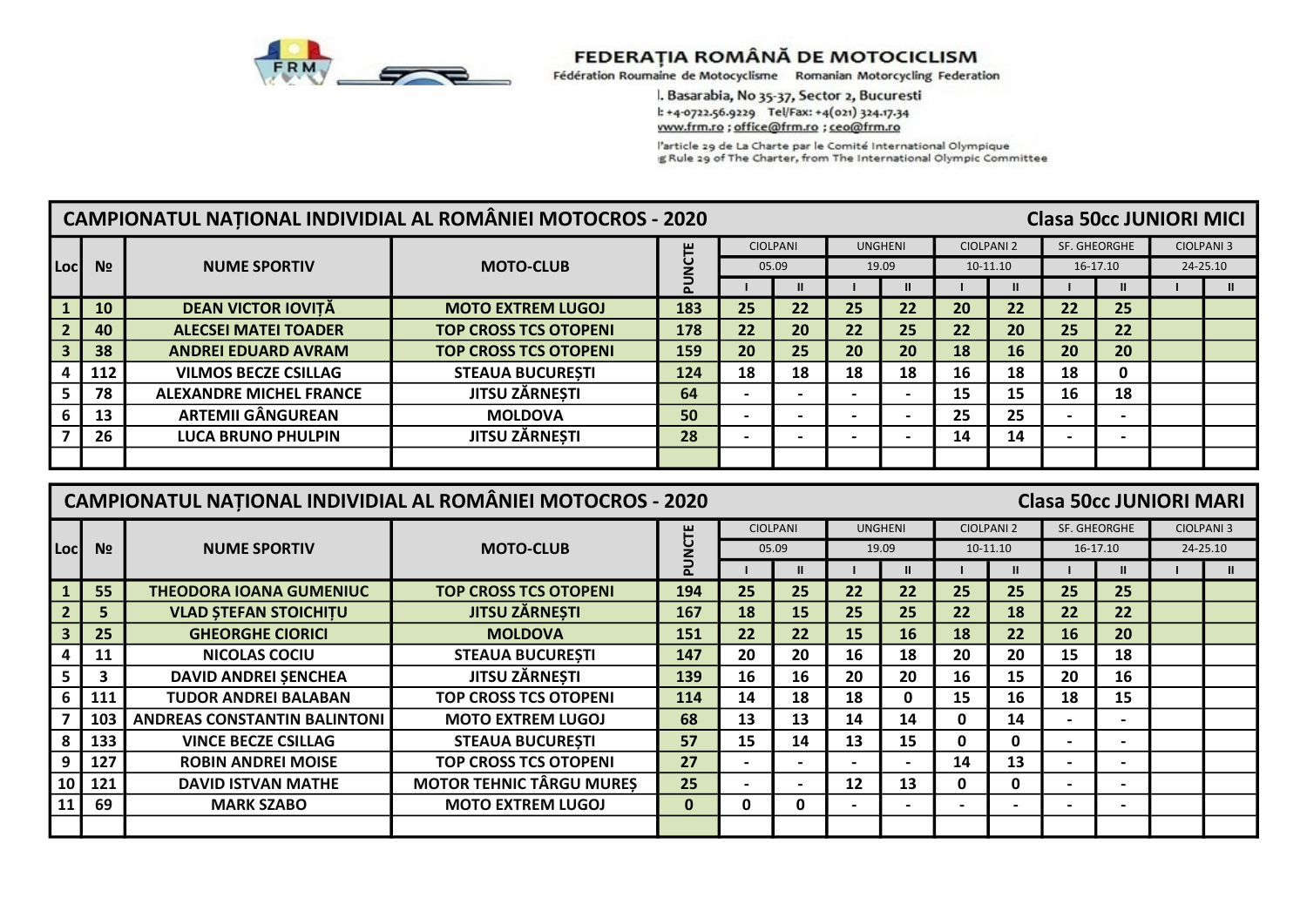

l. Basarabia, No 35-37, Sector 2, Bucuresti Tel: +4-0722.56.9229 Tel/Fax: +4(021) 324.17.34 www.frm.ro; office@frm.ro; ceo@frm.ro

l'article 29 de La Charte par le Comité International Olympique g Rule 29 of The Charter, from The International Olympic Committee

|      |                |                             | CAMPIONATUL NAȚIONAL INDIVIDIAL AL ROMÂNIEI MOTOCROS - 2020 |                         |                 |       |    |                |                          |                   |              |                          | <b>Clasa FETE</b> |                   |
|------|----------------|-----------------------------|-------------------------------------------------------------|-------------------------|-----------------|-------|----|----------------|--------------------------|-------------------|--------------|--------------------------|-------------------|-------------------|
|      |                |                             |                                                             | 쁘                       | <b>CIOLPANI</b> |       |    | <b>UNGHENI</b> |                          | <b>CIOLPANI 2</b> | SF. GHEORGHE |                          |                   | <b>CIOLPANI 3</b> |
| Locl | N <sub>2</sub> | <b>NUME SPORTIV</b>         | <b>MOTO-CLUB</b>                                            |                         |                 | 05.09 |    | 19.09          |                          | 10-11.10          |              | 16-17.10                 |                   | 24-25.10          |
|      |                |                             |                                                             | $\overline{\mathbf{a}}$ |                 |       |    |                |                          |                   |              |                          |                   |                   |
|      | 110            | <b>STEFANIA BĂNCILĂ</b>     | <b>TOP CROSS TCS OTOPENI</b>                                | 172                     | 25              | 25    | 22 |                | 25                       | 25                | 25           | 25                       |                   |                   |
|      | 222            | <b>AIDA IOANA COJANU</b>    | <b>TOP CROSS TCS OTOPENI</b>                                | 157                     | 22              | 22    | 25 |                | 22                       | 22                | 22           | 22                       |                   |                   |
|      | 8              | <b>IASMINA STAN</b>         | <b>CSM FLACĂRA MORENI</b>                                   | 100                     | 20              | 20    | 20 |                | 20                       | 20                |              | $\overline{\phantom{0}}$ |                   |                   |
|      | 18             | <b>IOANA MARIA FIERARU</b>  | <b>CSM FLACĂRA MORENI</b>                                   | 54                      | 18              | 18    | 18 |                |                          |                   |              |                          |                   |                   |
|      | 98             | <b>GYONGYI MOLNAR</b>       | <b>JUVENES TÂRGU MURES</b>                                  | 44                      | 14              | 14    | 16 |                |                          |                   |              |                          |                   |                   |
|      | 170            | ALEXANDRA NEGOITĂ           | <b>TOP CROSS TCS OTOPENI</b>                                | 32                      | 16              | 16    |    |                | $\overline{\phantom{0}}$ |                   |              | $\overline{\phantom{0}}$ |                   |                   |
|      | 112            | <b>MARIA CORNELIA SOCEA</b> | <b>TOP CROSS TCS OTOPENI</b>                                | 30                      | 15              | 15    |    |                |                          |                   |              |                          |                   |                   |
|      |                |                             |                                                             |                         |                 |       |    |                |                          |                   |              |                          |                   |                   |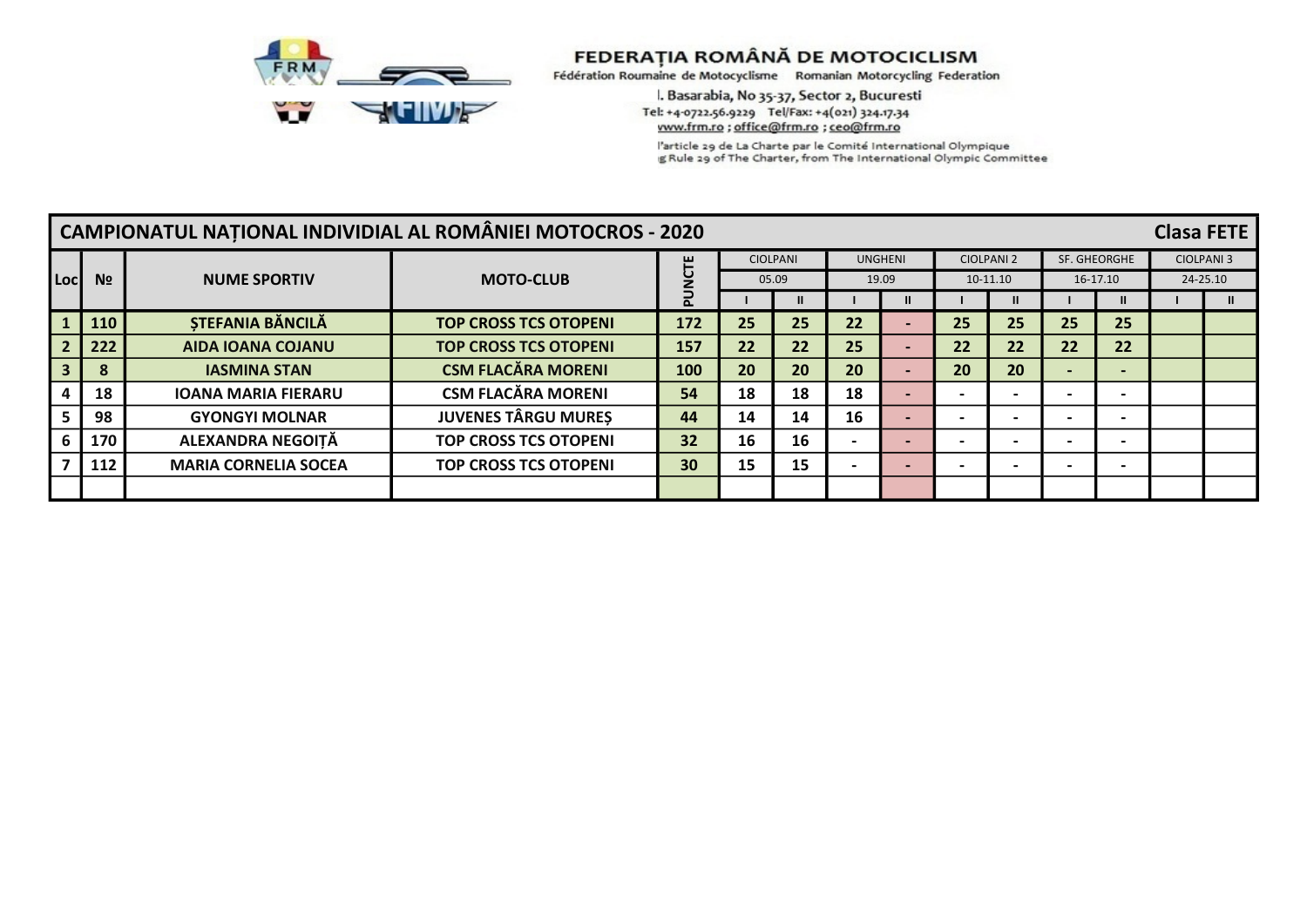

l. Basarabia, No 35-37, Sector 2, Bucuresti Tel: +4-0722.56.9229 Tel/Fax: +4(021) 324.17.34 www.frm.ro ; office@frm.ro ; ceo@frm.ro

 $1903 - 2019$  $1927 - 2019$ 

|                |                | <b>CUPA FEDERATIEI ROMÂNE DE MOTOCICLISM MOTOCROS - 2020</b> |                                 |              |                          |                          |              |                          |                          |                   |    | <b>Clasa AMATORI MX1</b> |                   |
|----------------|----------------|--------------------------------------------------------------|---------------------------------|--------------|--------------------------|--------------------------|--------------|--------------------------|--------------------------|-------------------|----|--------------------------|-------------------|
|                |                |                                                              |                                 |              |                          | CIOLPANI                 |              | <b>UNGHENI</b>           |                          | <b>CIOLPANI 2</b> |    | SF. GHEORGHE             | <b>CIOLPANI 3</b> |
| Locl           | N <sub>2</sub> | <b>NUME SPORTIV</b>                                          | <b>MOTO-CLUB</b>                | PUNCTE       |                          | 05.09                    |              | 19.09                    |                          | 10-11.10          |    | 16-17.10                 | 24-25.10          |
|                |                |                                                              |                                 |              |                          |                          |              | $\mathbf{u}$             |                          |                   |    | $\mathbf{II}$            | $\mathbf{u}$      |
|                | 9              | LAURENȚIU MIHAIL TĂNASE                                      | <b>TOP CROSS TCS OTOPENI</b>    | 174          | 25                       | 25                       | 20           | 20                       | 20                       | 20                | 22 | 22                       |                   |
| $\overline{2}$ | 27             | <b>ANDRI SUCHI</b>                                           | <b>JUVENES TÂRGU MURES</b>      | 152          | 20                       | 20                       | 18           | 18                       | 18                       | 18                | 20 | 20                       |                   |
| 3              | 71             | <b>NICOLAE COCIU</b>                                         | <b>MOLDOVA</b>                  | 100          | $\overline{\phantom{0}}$ |                          |              | $\overline{\phantom{0}}$ | 25                       | 25                | 25 | 25                       |                   |
|                | 42             | <b>MARTON SZILVESZTER</b>                                    | <b>VECTRA ZĂRNEȘTI</b>          | 94           | $\overline{\phantom{0}}$ | $\overline{\phantom{a}}$ | 25           | 25                       | 22                       | 22                |    | $\overline{\phantom{0}}$ |                   |
|                | 39             | <b>ZALAN SIKLODI</b>                                         | <b>ENDURO BISTRITA</b>          | 44           |                          | $\overline{\phantom{a}}$ | 22           | 22                       | $\overline{\phantom{a}}$ |                   |    | $\overline{\phantom{0}}$ |                   |
| 6              | 117            | <b>CRISTIAN BENTA</b>                                        | <b>JITSU ZĂRNEȘTI</b>           | 44           | 22                       | 22                       |              |                          | $\overline{\phantom{0}}$ |                   |    |                          |                   |
|                | 31             | <b>GABRIEL IOAN PAVEL</b>                                    | <b>JUVENES TÂRGU MURES</b>      | 33           | 0                        | 18                       | 15           | 0                        |                          |                   |    |                          |                   |
| 8              | 25             | <b>ANDREI MIRCEA VIERIU</b>                                  | <b>ENDURO BISTRITA</b>          | 31           | $\blacksquare$           | $\overline{\phantom{a}}$ | 16           | 15                       | $\overline{\phantom{a}}$ |                   |    | $\overline{\phantom{0}}$ |                   |
| 9              | 51             | <b>ATTILO GERGELY</b>                                        | <b>ARICI SUPERMOTO ARAD</b>     | 29           | $\overline{\phantom{0}}$ | $\overline{\phantom{a}}$ | 13           | 16                       | $\overline{\phantom{a}}$ |                   |    | $\overline{\phantom{0}}$ |                   |
| 10             | 177            | <b>ZSOLT VARGA</b>                                           | <b>MOTOR TEHNIC TÂRGU MURES</b> | 28           | $\overline{\phantom{0}}$ | $\overline{\phantom{a}}$ | 14           | 14                       | $\overline{\phantom{a}}$ |                   |    | $\overline{\phantom{0}}$ |                   |
| 11             | 173            | <b>AKOS ISTVANDI</b>                                         | <b>MOTOR TEHNIC TÂRGU MURES</b> | 25           | $\overline{\phantom{0}}$ | $\overline{\phantom{a}}$ | 12           | 13                       | $\overline{\phantom{a}}$ |                   |    | $\overline{\phantom{0}}$ |                   |
| 12             | 24             | <b>FLORIN VERES</b>                                          | <b>JUVENES TÂRGU MURES</b>      | $\bf{0}$     | 0                        | 0                        | <sup>0</sup> | 0                        | $\blacksquare$           |                   |    | $\overline{\phantom{0}}$ |                   |
| 13             | 59             | <b>GYORGY ATTILA SZASZ</b>                                   | <b>MOTOR TEHNIC TÂRGU MURES</b> | $\mathbf{0}$ |                          | $\overline{\phantom{a}}$ | 0            | 0                        | $\overline{\phantom{a}}$ |                   |    | $\overline{\phantom{0}}$ |                   |
|                |                |                                                              |                                 |              |                          |                          |              |                          |                          |                   |    |                          |                   |